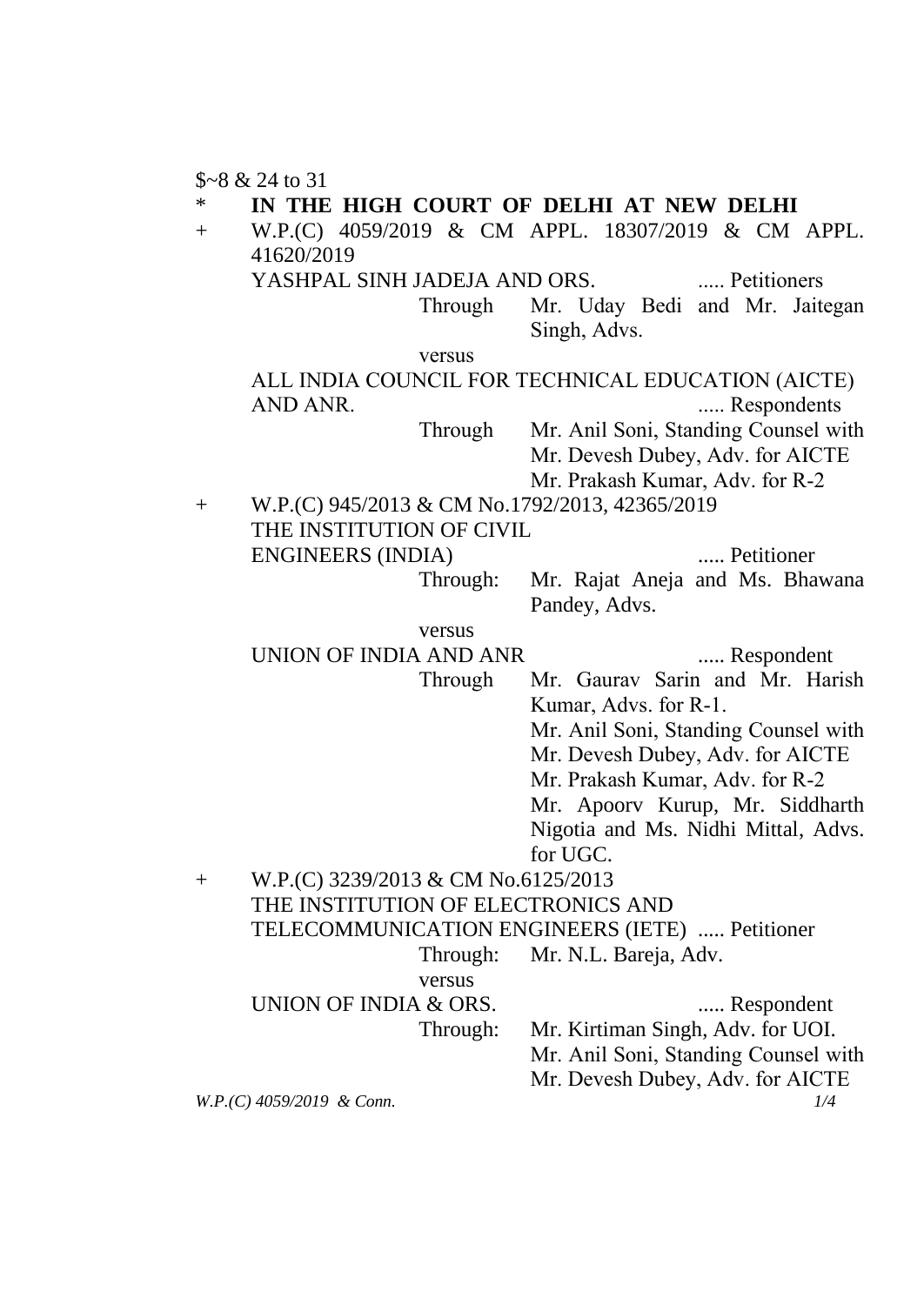| $+$                       | W.P.(C) 3479/2013 & CM No.6577, 13816/2013                             |                                                                                                                                                                                                                                                           |
|---------------------------|------------------------------------------------------------------------|-----------------------------------------------------------------------------------------------------------------------------------------------------------------------------------------------------------------------------------------------------------|
|                           | THE INDIAN INSTITUTION OF<br><b>ENGINEERS</b> (IIE)                    | Petitioner                                                                                                                                                                                                                                                |
|                           | Through:                                                               | Amit Srivastava<br>with<br>Mr.<br>Mr.<br>Subhash Chand, Advs.                                                                                                                                                                                             |
|                           | versus                                                                 |                                                                                                                                                                                                                                                           |
|                           | MINISTRY OF HUMAN RESOURCE                                             |                                                                                                                                                                                                                                                           |
|                           | DEVELOPMENT (MHRD) & ORS                                               | Respondent                                                                                                                                                                                                                                                |
|                           | Through:                                                               | Mr. M.K. Tiwari with Mr. R. Mishra,<br>Mr. Sanjiv Kr. Saxena and Mr.<br>Abhishek Rana, Advs. for UOI.<br>Apoory Kurup with<br>Mr.<br>Mr.<br>Siddharth Nigotia, Advs. for UGC.<br>Mr. Anil Soni, Standing Counsel with<br>Mr. Devesh Dubey, Adv. for AICTE |
| $^{+}$                    | W.P.(C) 4830/2013 & CM No.10954/2013                                   |                                                                                                                                                                                                                                                           |
|                           | AERONAUTICAL SOCIETY OF INDIA<br>Through:                              | Petitioner<br>Ms. Sonia A. Menon with Ms. Vanita<br>Chauhan, Advs.                                                                                                                                                                                        |
|                           | versus                                                                 |                                                                                                                                                                                                                                                           |
|                           | <b>UNION OF INDIA &amp; ORS</b><br>Through:                            | Respondent<br>Mr. M.K. Tiwari with Mr. R. Mishra,<br>Mr. Sanjiv Kr. Saxena and Mr.<br>Abhishek Rana, Advs. for UOI.<br>Mr. Anil Soni, Standing Counsel with<br>Mr. Devesh Dubey, Adv. for AICTE                                                           |
| $^{+}$                    | W.P.(C) 4865/2013                                                      |                                                                                                                                                                                                                                                           |
|                           | THE INSTITUTION OF ELECTRIACAL<br><b>ENGINEERING (IEE)</b><br>Through: | Petitioner<br>Mr. Amit Srivastava, Mr. Subhash<br>Budhiraja, Mr. Shandaliya Nishant                                                                                                                                                                       |
|                           |                                                                        | and Ms. Deepika, Advs.                                                                                                                                                                                                                                    |
|                           | versus                                                                 |                                                                                                                                                                                                                                                           |
|                           | UNION OF INDIA & OTHERS                                                | Respondent<br>Mr. Ruchir Mishra with Mr. M.K.                                                                                                                                                                                                             |
|                           | Through:                                                               | Tiwari, Advs. for UOI.                                                                                                                                                                                                                                    |
| W.P.(C) 4059/2019 & Conn. |                                                                        | 2/4                                                                                                                                                                                                                                                       |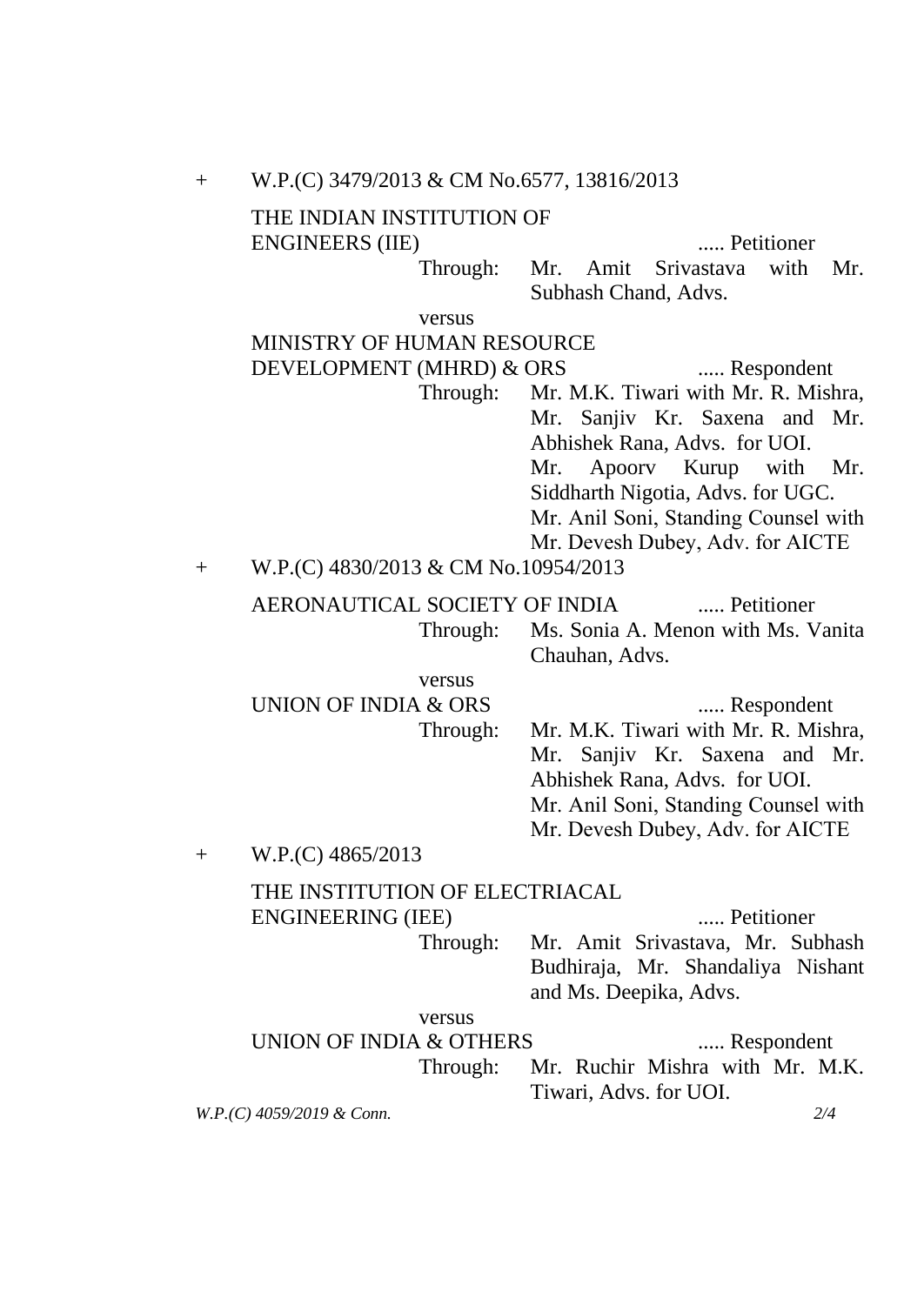Mr. Apoorv Kurup with Mr. Siddharth Nigotia, Advs. for UGC. Mr. Anil Soni, Standing Counsel with Mr. Devesh Dubey, Adv. for AICTE

+ W.P.(C) 6226/2013 & CM No.13635/2013, 17140/2016, 8792/2018, 43225/2019 INSTITUTION OF FIRE ENGINEERS(INDIA) ..... Petitioner Through: Mr. M.K. Bhardwaj, Ms. Prabjot Kaur and Mr. Aakash Dahiya, Advs. versus UNION OF INDIA & ANR ...... Respondent Through: Mr. B.S. Shukla, Advs. for UOI. Mr. Anil Soni, Standing Counsel with Mr. Devesh Dubey, Adv. for AICTE

+ W.P.(C) 3154/2014 & CM No.6569/2014

INSTITUTION OF SURVEYORS ..... Petitioner Through: Mr. Abhishek Pundir and Mr. Ayush Srivastava, Adv.

versus UNION OF INDIA & ANR. ...... Respondent Through: Mr. B.S. Shukla and Mr. Sarvan Kumar, Advs. for UOI. Mr. Anil Soni, Standing Counsel with Mr. Devesh Dubey, Adv. for AICTE

+ W.P.(C) 1711/2015

THE COUNCIL OF ENGINEERING & TECHNOLOGY (INDIA) & ANR ...... Petitioner Through: Mr. D. Bhattacharya, Adv. versus

ALL INDIA COUNCIL FOR TECHNICAL

EDUCATION & ANR ...... Respondent Through: Mr. Anil Soni, Standing Counsel with

Mr. Devesh Dubey, Adv. for AICTE

*W.P.(C) 4059/2019 & Conn. 3/4*